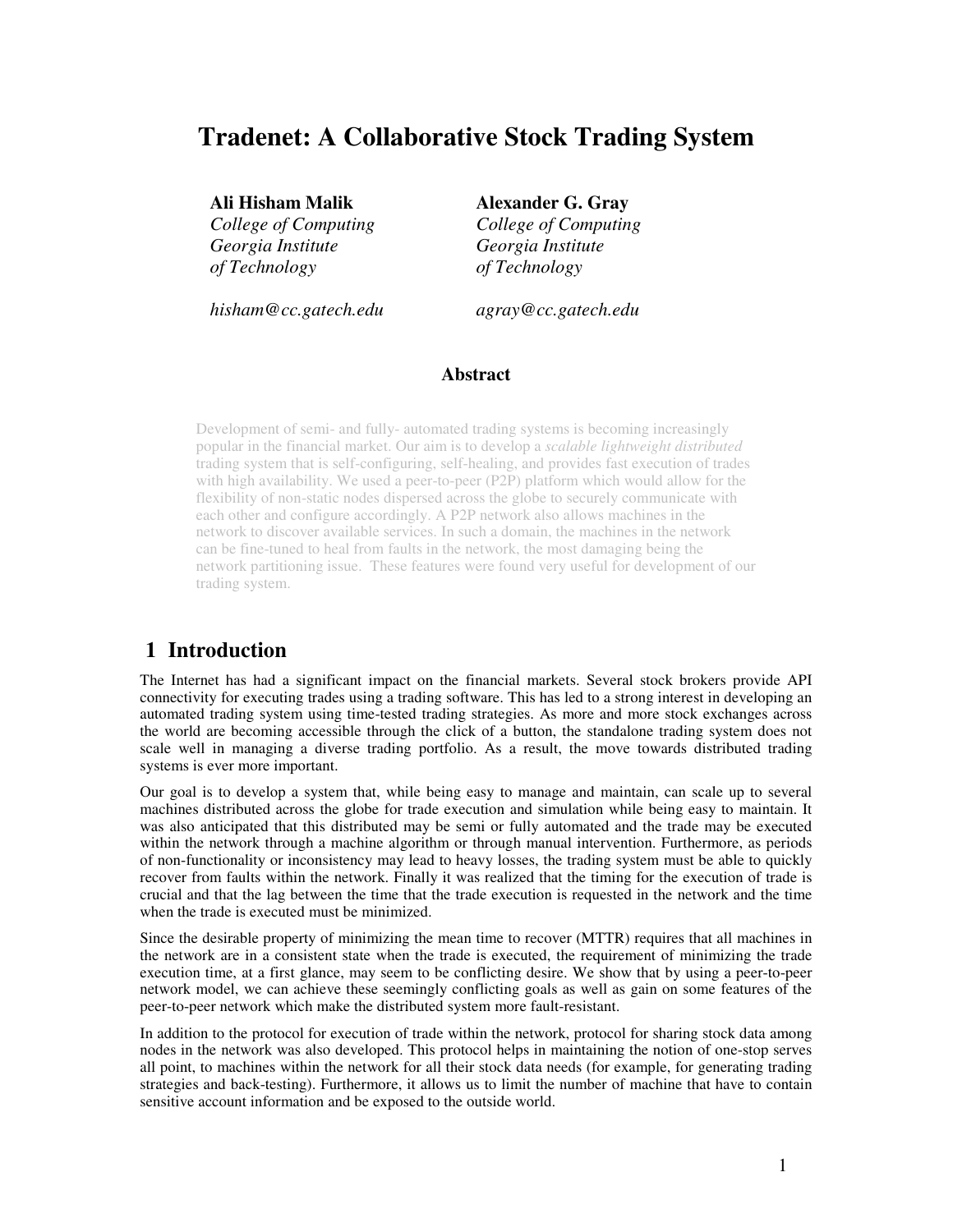### *1.1 Peer-to-Peer Platform*

Use of P2P networks remains unexplored in the development of distributed trading system. The P2P networks have been found to be successful in sharing large amounts of data [RM 01], to deploy VoIP communication [SKYPE 06], and to use computer's idle time for performing some complex calculations [ACKLW 02].

This paper discusses our implementation of distributed trading system and framework built over a opensource P2P platform, JXTA [JXTA 06]. There were many reasons for selecting JXTA as the platform of choice for developing this trading system of which the most evident being:

- 1. Plug n' Play environment: A newly added machine can automatically discover other machines and start communication with them.
- 2. Interoperable: Not dependent on a single operating system.
- 3. Security: Support for industry standard security mechanisms such as transport layer security, security certificates etc.

Another useful feature of the peer-to-peer platform is its natural resistance to faults in the networks. In a statically configured system, when network faults develop between a pair of machines, they would not be able to communicate with each other. On the other hand, in a peer-to-peer model, it is possible for a pair of machine to be able to communicate with each other by relaying through a third machine even when they cannot communicate directly with each other.

# **2 Tradenet Framework**

### *2.1 Peer Roles in the Trade Execution Network*

In our model, each trading peer group within the network corresponds to a brokerage account. All the nodes in a specific trading group assume that they are using a unique brokerage account that is specifically used for this trading peer group only. Assuming such uniqueness, we can make some safe assumptions about the status of the network. As discussed later, this allows us to provide higher tolerance and consistency in the network.

There are two main types of managerial roles that a peer can be while executing in the trading peer group, 1) Queen, and 2) Backup and one type of client role, 3) TradeAdvisor.

#### *2.1.1 Queen*

The Queen is responsible for listening for trade advises and placing the trade with the broker. Each trade advise received passes through the following two stages of approval,

*1. Preapproved TradeAdvise* 

 This is the part of the approval process where the business logic of trade request approval is applied and a unique order number is associated with it. Once the transaction has been preapproved it will only get disapproved in next stage under exceptional circumstances.

*2. Approved/Disapproved TradeAdvise* 

 Part of the trade request approval where the trade request is sent to the broker with the unique order number associated with the trade advise during the preapproval stage. The broker may also accept or reject the trade request.

The Queen also listens for synchronization requests from the Backup nodes and notifies them of the ordered list of successors to the Queen when the node servicing as the Queen exits. It is also responsible for providing trade notifications to the Backup nodes as the trade advise passes through the above mentioned approval stages. Also notice here that, if the Backup does not receive a trade notification from the Queen, it can directly retrieve the list of pending trades through the brokerage account directly.

There can be only one Queen active in each trading peer group and multiple Queens in the group is considered to be a fault that needs to be fixed 'immediately'. When a Queen conflict is detected in the network and this node is not the primary Queen, then only in such circumstances can the secondary Queen node(s) switch to the role of the Backup if this node is not the primary Queen.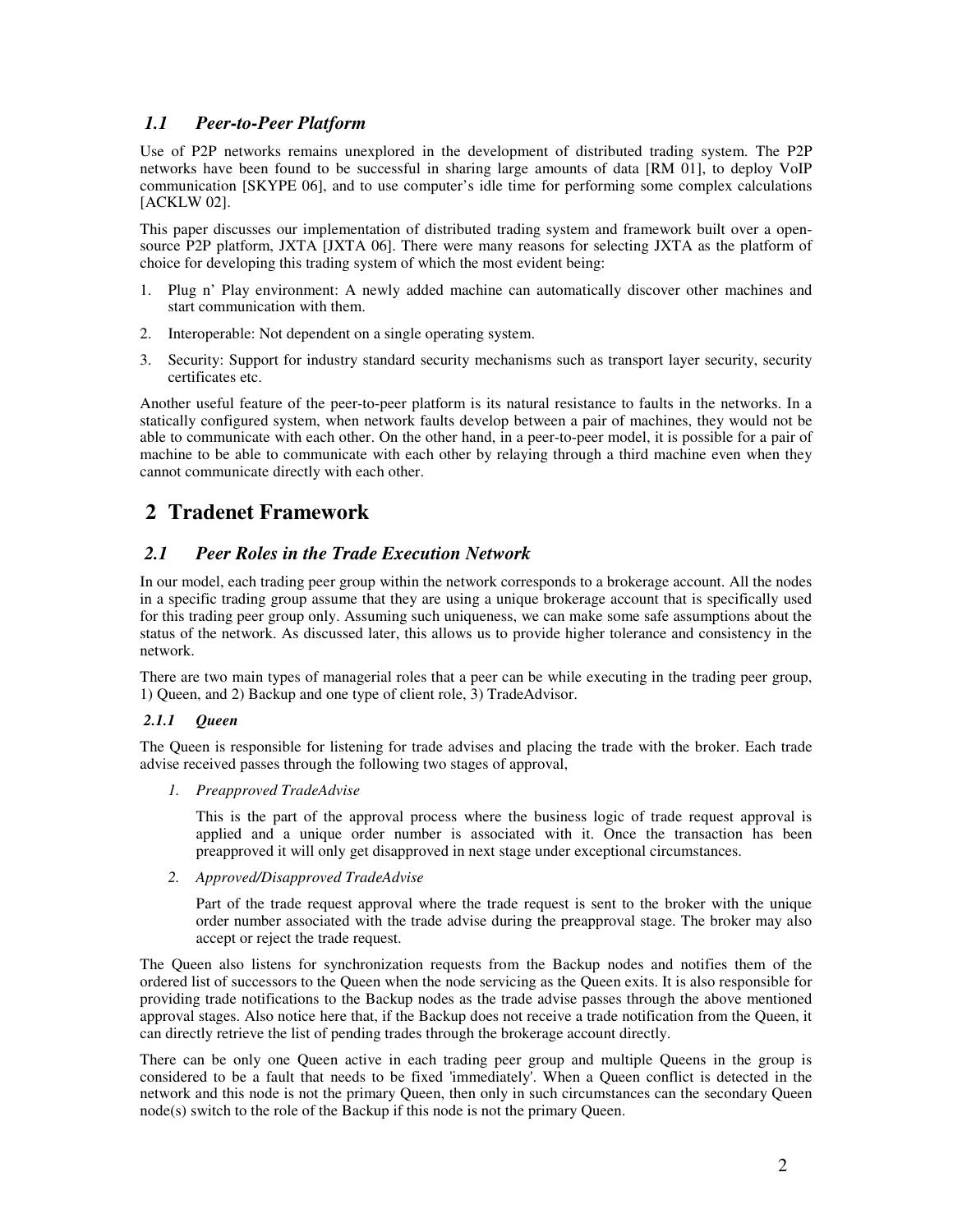Thus ideally, at any given point in time, only the Queen node is placing the trades using the brokerage account. Thus when the Queen exits abruptly, the node that is the next in line Queen verifies that the broker has the record of all the preapproved trade advises. This can be done since the order number associated with the preapproved trade advise is also unique at the brokerage account level. Thus the number of preapproved trade advises that might get dropped before reaching the broker, is reduced.

Note the use of the term 'reduce' rather than 'eliminate' above. In order to guarantee that all the preapproved trade advises are always placed with the broker in all cases, a modified protocol can be used. In this modified protocol, the Queen would have to send a notification to each of the Backup nodes when it receives a trade advise with the unique order number associated with it at this point rather than after the preapproval stage. Also, the Queen would not be able to proceed to preapproving the advise until all the Backups have received the notification. Using this modification we can guarantee that any preapproved request is sent to the broker since, the next in line Backup can always preapprove the request received and verify with the broker if the corresponding trade request has been placed or not.

Although the modified protocol, eliminates the case of preapproved trade advises being lost, this protocol is undesirable due to two main reasons. First of all, this protocol requires that each trade advise be sent to the Backup regardless of whether it is a viable trade advise. This can result in excessive message passing in the system. Second, the trade advise cannot be preapproved and sent to the broker until all the Backups have received the notification for getting the trade advise. This results in the latency between the time a trade advise is received to the time it can be executed. Thus, there would be a higher threshold for the minimal expiration time trade advise (one with little time before expiration) that can be executed.

### *2.1.2 Backup*

Each node that is part of the manager-side role starts as a Backup node. Only when no Queen is discovered in the group, does a node start servicing as Queen. The Backup node listens to synchronization notifications from Queen as discussed above. Upon initial entrance to the trading peer group, while searching for the Queen, if the Backup node finds multiple Queens, it generates the Queen Conflict Alarm.

### *2.1.3 Trade Advisor*

Apart from the two managerial roles, a peer can also be in the client role, termed as TradeAdvisor. The TradeAdvisor is responsible for generating a trade request/advise, communicating it to the Queen and optionally, listening for the response. Note here that the Queen only sends the 'unsuccessful' response message to the trade advisor when it is shutting down or has lost connectivity with the broker.

The trade advise generation mechanism of the trade advisor is abstract and depends on the trading strategy employed which generates the trade advise. For example, in implementation, the trade advise could simply be generated manually using a GUI interface, or through a machine learning algorithm analyzing the movement of the markets.

The trade advisor can also optionally process the response received from the Queen which could indicate that the trade advise was accepted or denied. By default when the trade advisor receives any response that indicates unsuccessful processing it connects to a different trading peer group and communicates the trade advise to the Queen within that peer group.

Note that a node in the network can simultaneously be operating in one of the managerial roles, client role or both. Furthermore, since the base TradeAdvisor has a very minimalist set of requirements, it may very well be configured to run over cell phones.

## *2.2 Manager Composition*

Each node capable of operating in one of the managerial roles is composed of the objects and can provide the services as follows,

### *2.2.1 AccountManager*

The AccountManager object provides connectivity with the stock broker for placing trades. It is responsible for providing a consistent snapshot of the stock account. In the current implementation, this is done by preemptively adjusting the account when a trade is placed (but not executed) and doing the final adjustments when the trade is executed. Each implementation of AccountManager provides a common minimalist set of trade execution and control APIs. This conformance allows us to plug-in any stock brokerage account without modifications to other parts of the system.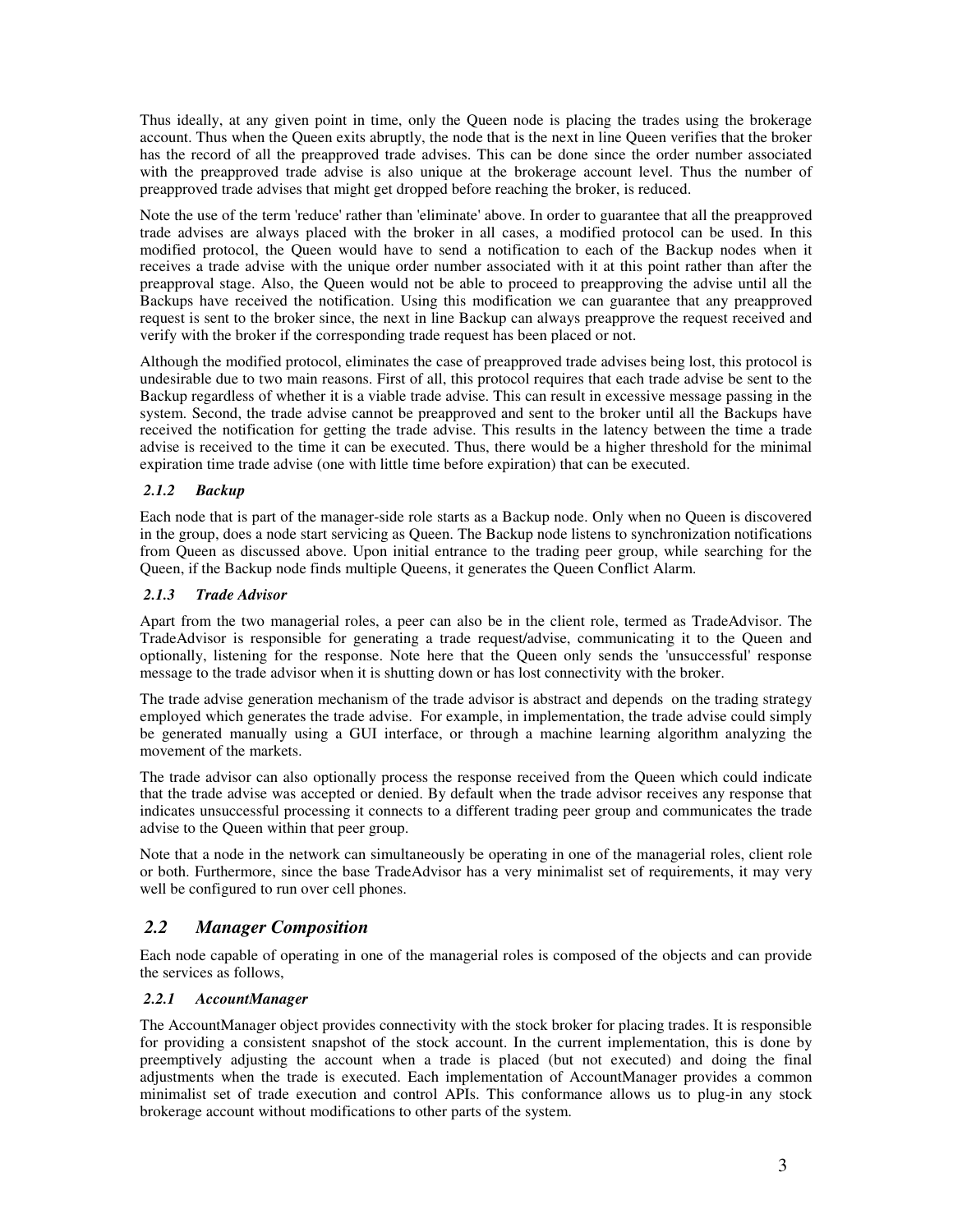### *2.2.2 SynchronizationProvider*

The SynchronizationProvider service runs on the node servicing as a Queen. This service is responsible for processing requests for synchronization from backup. It is also responsible for providing the Backup peers with an updated ordered list of successors to the Queen each time that list changes (due to the addition of deletion of nodes). When the Queen voluntarily exits from the network, it uses this service to notify the Backup nodes. Similarly, the Backup peers perform a clean exit by notifying the Queen through this service. This service is also used for providing the trade notifications to the Backup peers.

### *2.2.3 Synchronization Listener*

The SynchronizationListener service runs when the node is servicing as a Backup. This service is used to listen to the synchronization updates provided by the Queen using the SynchronizationProvider service. Another important function of this service is to periodically verify connectivity with the Queen and activate the Queen exit handler when this service is unable to connect with the Queen.

### *2.2.4 TradeAdviseListener*

The TradeAdviseListener service runs on the node servicing as a Queen. This service is used to listen for trade advise from the TradeAdvisors within the group. This service reroutes the trade advise to the trade advise handle which processes the trade advise and returns a response back to the service. This service is then responsible for communicating the response back to the TradeAdvisor.

## *2.3 Stock Data Sharing*

The nodes in the system can also share data related to stocks such as historical prices, financial news, options data, etc. In our design, the client for the stock data could be working in standalone mode and fetching the data directly from the source, or be using the P2P network to fetch the data it requires. To support extensibility, a layer of abstraction is introduced so that the once the data fetcher is configured, the client need not be aware of whether it is getting the data through the source directly or through the P2P network.

While fetching the data directly from the source is certainly faster, the support for data sharing through the P2P network allows for network configurations where only a few machines need to be able to access the source data provider, whereas others do not need to be authenticated or store sensitive account information. Finally accessing the data through the network allows for combining different source data providers at the DataProvider node and the DataRequestor only needs to know the services provided by the DataProvider node rather than the individual data sources.

Two types of peers exist in the system for data sharing; 1) DataProvider, and 2) DataRequestor.

#### *2.3.1 DataProvider*

The DataProvider is analogous to the Queen. Note here that, while there can be only one Queen in the trading peer group, there can be multiple DataProviders in the group. Furthermore there can be different flavors of DataProviders that exist in the group in the sense that one DataProvider might be specialized in providing financial news whereas the another might be specialized in providing historical data.

#### *2.3.2 DataRequestor*

Similarly, the DataRequestor is similar to the TradeAdvisor, except that it requests stock data from the DataProvider instead of extending a trade advise. Also, while the TradeAdvisor registers a callback to get the response asynchronously, the DataRequestor waits until the response is received. Currently, the configuration of different flavors of DataProviders available need to be static and known to the DataRequestor before initialization so that it knows which DataProvider to contact for the required information.

### *2.4 Delivery Channels/Communicators*

There are three types of delivery channels/communicators being employed

#### *2.4.1 Synchronous Communicator*

This communicator provides user the abstraction of a simple function call. The message is sent to the desired node and the communicator waits until a response is received. In case of non-responsive node,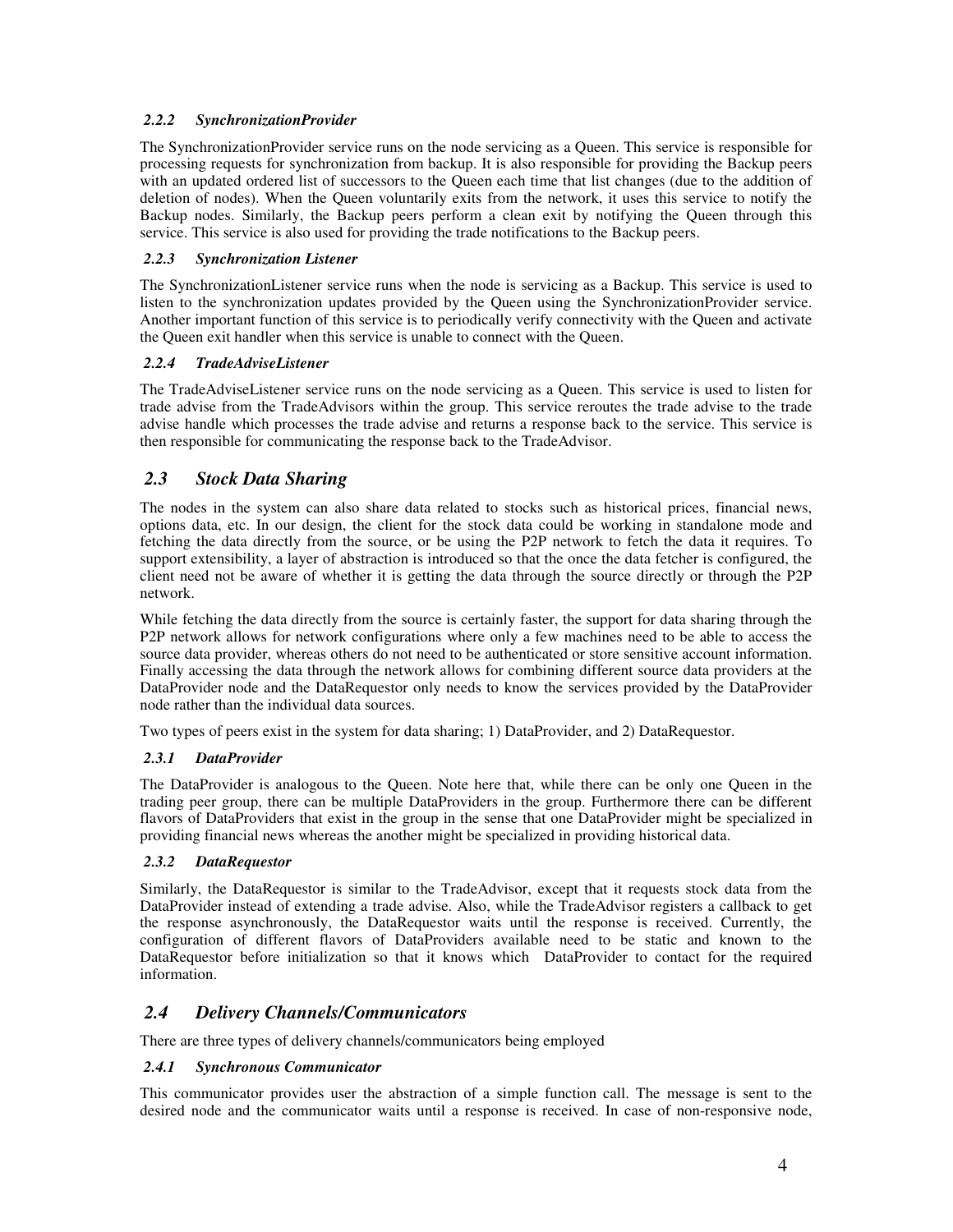attempt to fix the communication is made and a null may be passed back to the caller if this communicator gives up on fixing the communication issue. Currently, this communicator is being used to request financial data such as historical stock prices, financial news, and options within the network.

### *2.4.2 Asynchronous Lazy Communicator*

This communicator provides non-blocking communication of message to the caller. The caller can call this communicator with an optional response listener that is used to pass the response back in case 'any' response is received. This communicator is unreliable as only a certain number of attempts are made each time to fix any communication issue. After certain number of unsuccessful attempts to deliver the message, the message is dropped. This communicator is currently being used in Tradenet for passing and collecting trade recommendations [MAH 06] in the network.

#### *2.4.3 Asynchronous Keep-Alive Communicator*

This communicator maintains a pulse with the node being contacted. At each pulse, the connectivity with the node is verified and any attempt to fix any communication issue is made. It also contains a client provided handler which is notified when the communication issue with the node cannot be resolved. This handler is responsible for reinitializing and perhaps using a different node to communicate with. Apart from calling the handler, this communicator returns the original message back to the client when communication issue cannot be resolved. In case of communication timeout where the message was sent, but response message not received within certain time period, this communicator returns an empty message to the registered listener. Currently this communicator is being used as part of the TradeAdviseCommunicator.

#### *2.4.4 TradeAdviseCommunicator*

This is a specialized communicator for handling trade advise communication. It uses Asynchronous Keep-Alive Communicator internally to send the request. On communication failures with Queen reported by the internal communicator, this communicator attempts to connect to a Queen in a different trading peer group. This communicator also parses and handles the response from the Queen informing it of any error messages. In case the error message can be handled by this communicator itself, the client is not alerted of the error.

# **3 Network Partitioning**

It is possible for peers within the group become partitioned in a way that they are unable to communicate with each other. This would result in creation of multiple Queens. Given our protocol for detecting and resolving multiple Queens helps in healing from network partitioning issue. However, network partitioning scenarios where multiple Queen issue is undetectable. To illustrate this, assume that we have four nodes; node Q and B that act as Queen and Backup respectively, and node A1 and A2 communicate with the Queen as TradeAdvisors. Now we run into the issue of network partitioning in such a way that node B and A2 cannot communicate with node Q anymore and vice versa. Furthermore, assume that node A2 is not able to discover the advertisement for Queen service provided by machine Q but is able to communicate with node B and discover the services provided by it. In such a situation, node B will eventually mark machine Q as dead and start servicing as Queen. Node A2 will discover the Queen service provided by node B and start sending the trade requests to it. Figure 1 illustrates this scenario.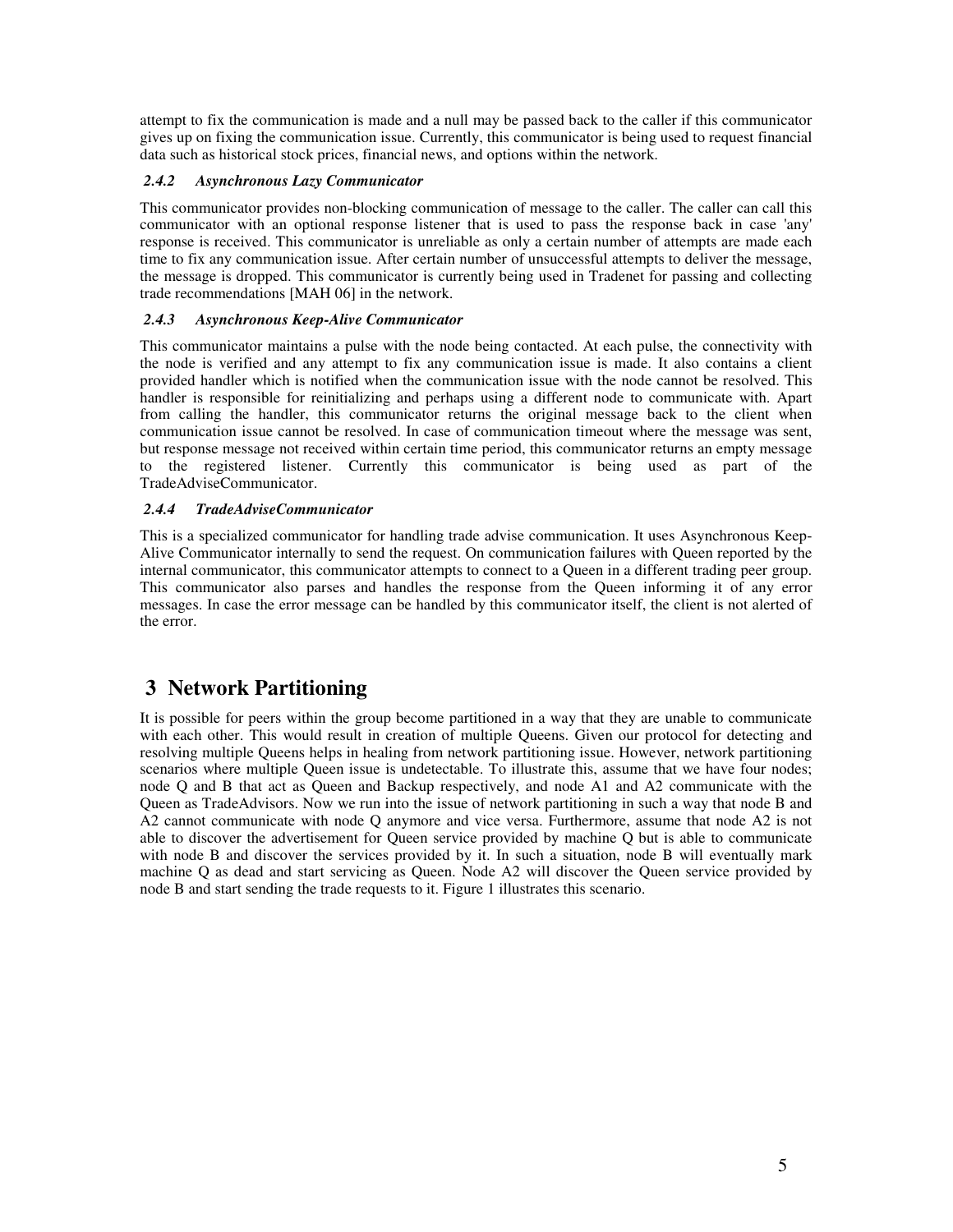

Figure 1: The two separated blocks represent the two partitions of the network. Nodes in each partition can communicate with each other (represented by non-breaking lines). The dotted lines represent the communication that cannot happen due to the network partitioning face. Queens are represented by nodes colored green and trade advisors are represented by nodes colored blue.

Network partitioning tends to be a major problem in highly distributed systems. Many papers handle this problem by applying domain-specific knowledge. Network striping is used for handling network partitioning scenario in [SM 98]. In network striping strategy, the different nodes are statically configured in such a way that a node (or a group of node that are physically close to each other) is specialized to do a task. When network partitioning issue arises, these nodes can operate independently and we guarantee that inconsistencies will not occur. When using network striping, it is assumed that the distributed machines affected by network partitioning will eventually come back to life. Until then, any transaction that requires collaboration between the machines is withheld. Network striping would work as a solution for network partitioning in Tradenet at the level of Trading Peer groups since each peer groups represents a set of peers associated with a different broker and hence there is no conflict of interest between different peer groups if they get partitioned. In our current implementation, there is no collaboration taking place between the different trade groups except for switching of trade groups by the peers as the last resort for resolving communication issues without creating conflicts. Thus network striping is not applicable for inter-group communication. Also, network striping is not useful at the granularity of a single trading peer group as there can be only one Queen within the group and further striping is not possible.

An approach taken to tackle network partitioning issue is to use delayed commit [SM 98]. In such an approach, when the nodes get partitioned, none of the transactions are fully committed. Only when all the nodes are able to communicate with each other are the delayed transactions tallied and committed. Conflicting transactions are resolved using a undo policy which allows for the transactions which have been delayed committed to be denied. This approach does not deal with scenario of prolonged network partitioning. After sometime the partitioned systems may start working independently or the system may stop functioning as a whole, depending upon the policy used.

If delayed commit approach was used within Tradenet, a trade could not then be executed by the Queen until the notification has been sent to all the Backups. As a result, when faced with a network partitioning problem, there is a higher expiration time threshold for trade advises that can be executed. Further, using the delayed commit approach in this domain meant that it is possible for the trade advise to expire during the time that we are receiving the message acknowledgments (Acks) back from the Backups. When this happens, the trade advise would have to be rejected with a notification to the Backups for this trade advise being reject along with the standard recursive communication policy for when the notification could not be sent to the Backup. Finally even with using delayed commit, the scenario illustrated in Figure 1 can still occur in the case of a prolonged network partitioning scenario.

Based on these observations, it was decided against using delayed commit. The approach used here is to optimize for the common case and maximize the number of trades that can be executed based on the shortlived trade advises. Thus when a trade advise is approved, it is immediately sent to the broker and a notification to the Backups is sent in parallel. If the notification cannot be sent after certain attempts, it is marked as dead. The Backup node on the other hand, makes sure that it is able to communicate with the Queen. If the Backup does not receive a notification from Queen for a certain period of time, it sends a 'subscribe' message to the Queen. A duplicate 'subscribe' message at a Queen's end is harmless, but on the Backup's end, a subscribe message means that apart from receiving other state information, the node gets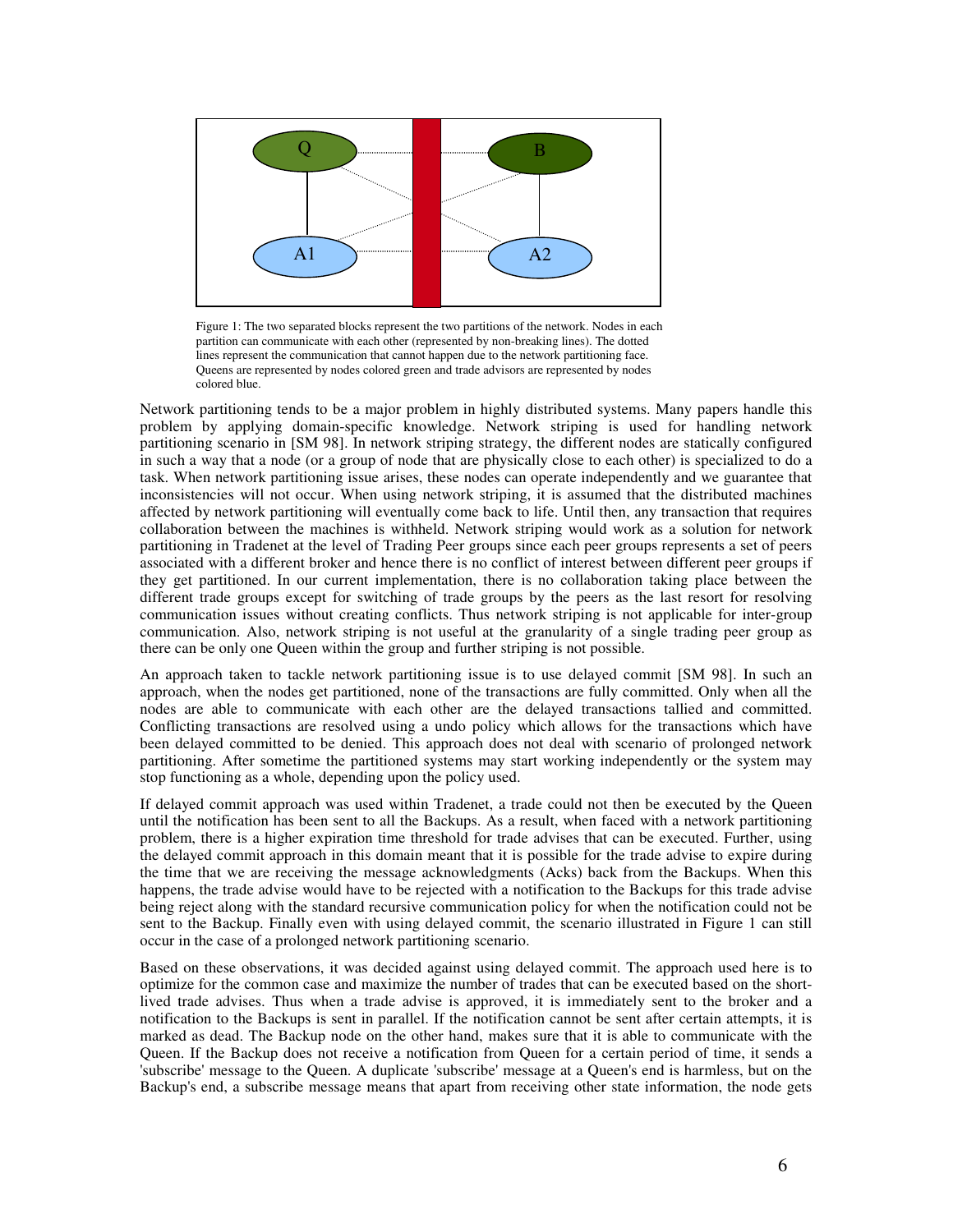the updated list of pending transactions at Queen node  $<sup>1</sup>$ . Furthermore, while the Queen is quick to mark a</sup> Backup as dead, the Backup makes several attempts to communicate with the Queen before marking it as dead. This communication mechanism takes care of inconsistencies that may arise during short lapses of network partitioning.

Lastly, in the case of prolonged network partitioning or the scenario illustrated in Figure 1, the existence of multiple Queens in the peer group is detected through the communication with the broker. Each Queen has subscribed with the broker to inform it of any account updates and trade executions. When a Queen receives a notification for a trade execution that it cannot tally, it realizes that it might be facing a network partitioning issue. At this point, that Queen exits out of this peer group marking this peer group as bad forever (not using this peer group and broker account ever again, or until some manual intervention or restart) and joins another peer group. If no peer group is available, then the Queen node simply shuts down requiring manual intervention.

Upon getting the notification for Queen exit due unknown order, all the Backups synchronizing with the Queen reinitialize themselves, rather than following the standard Queen exit protocol of communicating with the Backup node in line to be the Queen. Any trade advise received during the time Queen is exiting out of the system is sent back with an 'unsuccessful' response which indicates to the TradeAdvisor that it needs to reinitialize itself and send the trade advise to the new Queen. This allows the Backup to search for the duplicate Queen. If the Backup nodes are able to discover that Queen, the inconsistency caused due to network partitioning is considered resolved. When the Queen is not found, the Backups resort back to following the ordered list of successors in choosing the Queen.

Note here that the above protocol used by the Backup nodes is very optimistic, since it is assumed that if the Queen is not discovered, it was probably because that node had also detected the network partitioning issue and exited out of this group, or that node is simply not in operation anymore. Thus, if the network partitioning problem still existed, we would not have gotten rid of the multiple Queens in the group. A pessimistic protocol that would avoid multiple Queens would be that the Backup, upon getting the notification from the Queen, also exit and connect to a different trading peer group (and broker). This pessimistic approach, while minimizing the inconsistencies, can quickly result in the trading peer group being completely abandoned by all the partitioned nodes leading to no node using that peer group and broker. Finally in case of limited brokerage accounts, this would quickly result in a complete shutdown of the entire system.

To explain this further, lets continue with the network partitioning example provided above. Assume that the nodes are communicating in partitioned mode in trading peer group (and broker) X and we can connect to another peer group Y. In addition to a Queen and TradeAdvisor, suppose we have Backup J and K for Queen Q and Backup L for Queen B. Assume that both the Queens Q and B have placed request for trades with the broker X. Figure 2a illustrates this configuration.



Figure 2a: The two separated blocks represent the two partitions of the network. Lines between the nodes represents active communication between the nodes. Queens are represented by nodes colored green, Backups by yellow, and TradeAdvisor by blue.

 $\overline{a}$ <sup>1</sup>Transactions pending at the broker side are the ones where the order has been placed, but the trade has not been executed yet. On the other hand, transactions pending on the Queen node are the ones which have been preapproved, but not yet sent to the broker.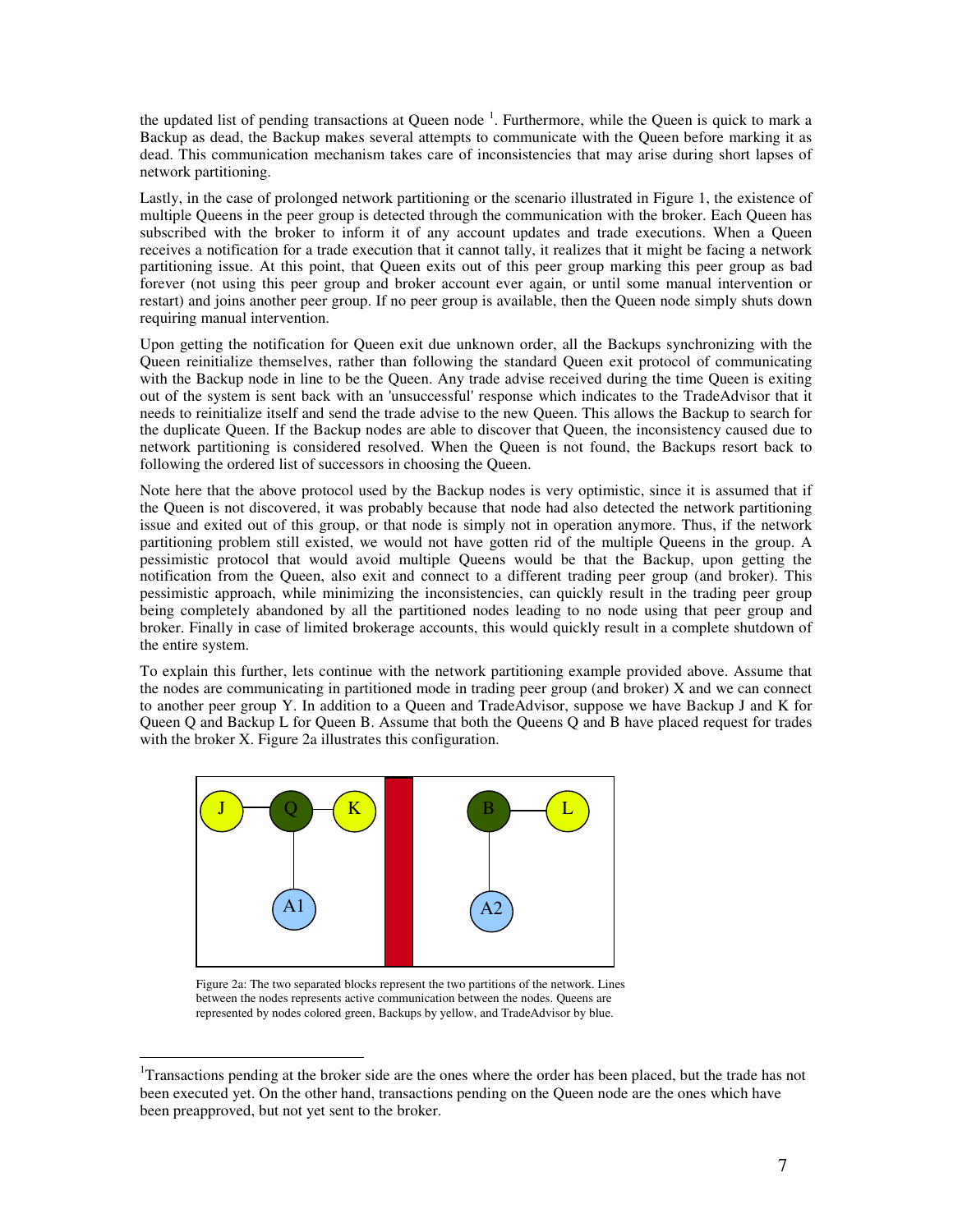Let us look at the behavior of the Queens when the trades get executed at broker's end and the broker notifies the Queens. Upon getting the notification, node Q sees an executed trade that it did not request, exits, and connects into peer group Y. Similarly, node B sees an executed trade that it had not placed, exits, and connects into peer group Y. Figure 2b illustrates configuration of trading peer group X after the two Queens exit. Since the nodes are facing the network partitioning issues, each node becomes the Queen and starts placing trade requests with the broker Y. Again, these two nodes observe the trade request that they had not placed and follow the same procedure. However, this time, we do not have any other brokers to connect to and hence the nodes halt completely requiring manual intervention.



Figure 2b: Configuration of trading peer group X after nodes Q and B detect network partitioning and exit X. The remaining nodes, follow the optimistic approach. The two separated blocks represent the two partitions of the network. Lines between the nodes represents active communication between the nodes. Queens are represented by nodes colored green, Backups by yellow, and TradeAdvisor by blue.



Figure 2c: Configuration of trading peer group X after nodes J and L detect network partitioning and exit X. The remaining nodes, follow the optimistic approach. The two separated blocks represent the two partitions of the network. Lines between the nodes represents active communication between the nodes. Queens is represented by nodes colored green, and TradeAdvisor by blue. Since A2 does not find any Queen, it also exits from peer group X.

Now, let us look at what happens at the end of Backup J, K and L. If we were to follow the pessimistic approach, then the Backups J, K and L would follow their Queens and as a result the entire system would eventually halt. When we follow the optimistic approach, J and L would become the Queen, detect network partitioning, move to trade peer group Y and eventually halt. Figure 2c illustrates the configuration after J and L exit the system. Note what happens to node K. When the J and K become Queens, node K becomes the backup for node J (in common case). When J and L exit from the trade peer group, K reinitializes itself, becomes the Queen with no conflicts and this partition of the network can still keep on executing trades. Thus, using the optimistic approach, we are at a higher risk of authorizing a trade request without having the full knowledge of our broker account.

The benefit of the optimistic approach is that we can have a higher chance of healing the system before halting it completely. Both the approaches are viable and depend on how important it is to have the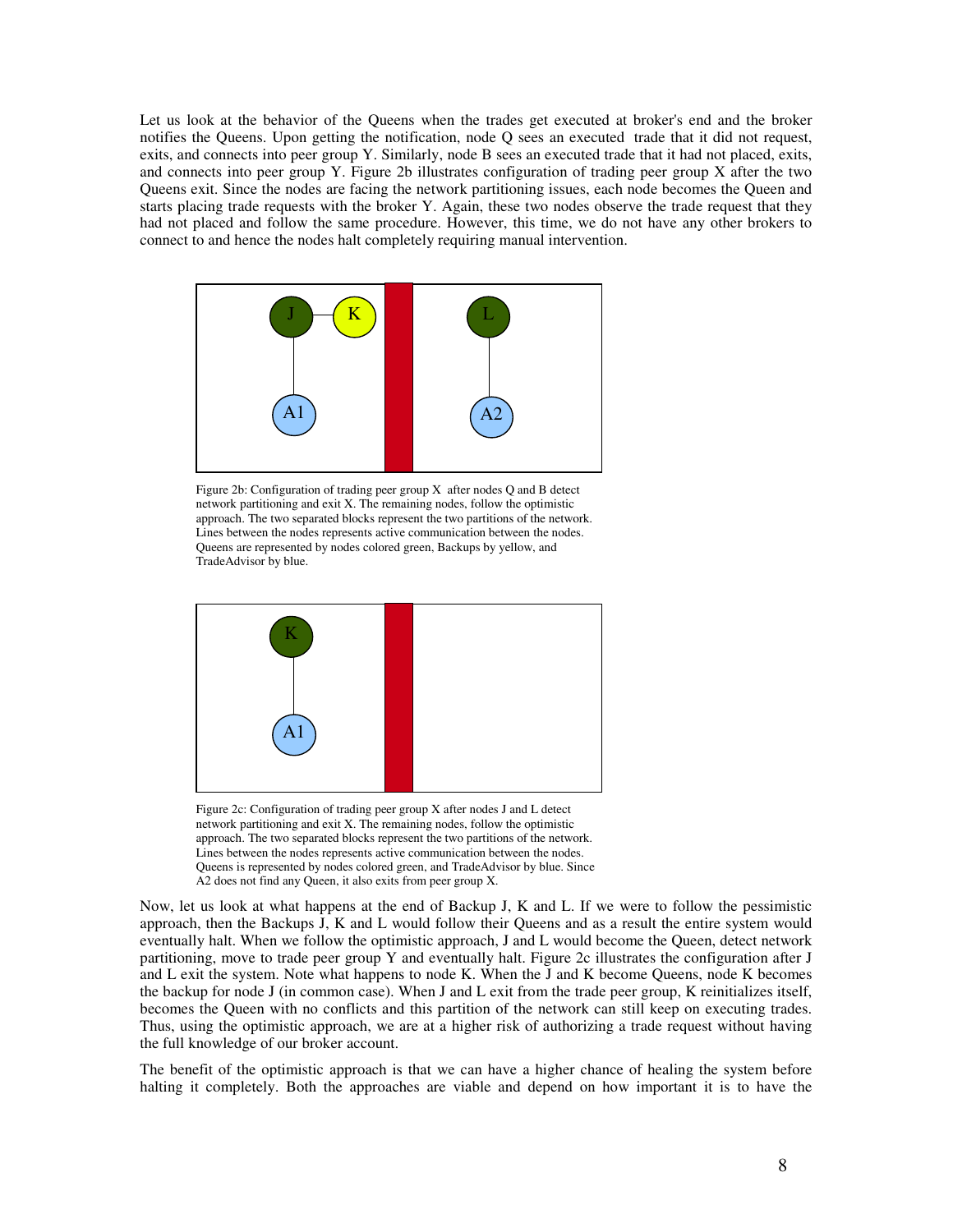'complete' control of the broker account to authorizing a trade. We favored in the direction of optimistic approach, but Tradenet can be easily configured to follow the pessimistic approach as well.

# **4 Optimizations**

## *4.1 Transaction Serialization and Message Queues*

To maintain high availability and throughput at the Queen's end, the notifications by the Queen to the Backup nodes are sent in parallel to the main thread execution. The order in which the Backups receive these notifications has to be maintained, to ensure transactional consistency. Finally, it is desirable that a slower responding Backup node does not affect the throughput of the notifications that are sent to the Backups.

Keeping in view these goals and properties, the initial design was to broadcast the notification to each Backup node, creating a separate thread for each node being contacted. To make the broadcast nonblocking, each broadcast would run in a separate thread, but the actual broadcast would not start until the previous broadcast had finished sending its messages and performed related required actions.

It was observed that although the solution maintained the desired properties of non-blocking communication, it did not scale well as the Queen would use excessive system resources. As a consequence, it was not able to process the trade advise before the Trade Advisor timed out, or denying the trade advise with short expiration duration as it could not process it in time. An analysis of the system showed that the scalability issue was due to the creation of threads for each broadcast and Backup node. In general case, the action performed in these threads (ensuring delivery of message) was fast and creating a separate thread for it did not justify the cost. Also, since only one broadcast could be active at a time, these threads would continue increasing (waiting on the lock) in case of a slow responding peer. This increase in the number of threads would cause latency in the processing of the trade advise as a side-effect.

The solution for this scalability bottleneck was to, first, relax the notion of consistency among Backup nodes. It was decided that for a given window of notifications, it is okay if one Backup node is behind the other Backup nodes in receiving these notifications. Thus at any given time, multiple broadcast can be active while being sent to each Backup in order. Second, using messaging queues for each Backup node and associating a single thread with each of these queues, we can avoid the excessive creation of shortlived threads. This approach significantly improved the scalability of the system.

## *4.2 Potential Backups*

While having Backup nodes for the Queen are desirable, the addition of each Backup node means that there is one more node that the Queen needs to notify each time there is a change in the network or account state. While having several Backup does not block the trade executions, it does consume valuable machine resources and also indirectly affect the latency of the entire system.

This issue was resolved by addition of another role in the network named, 'PotentialBackup'. Each time a Manager node discovers the Queen and request synchronization with the Queen, the node automatically assumes that it is granted the role of 'PotentialBackup' meaning that it will not be receiving notifications from the Queen until the time when there is space available for Backup node in the network. The Queen on the other hand, upon receiving the synchronization requests, checks its list to see if it has the desired number of Backups. If the Queen already has the desired number of Backups, then the node requesting synchronization is registered as a Potential Backup meaning that only when some Backup node exits out of the system, would the Potential Backup be upgraded to a Backup and notified of this upgrade. If however, upon receiving the synchronization request, the Queen is still short of the desired number of Backups, it immediately upgrades the node to a Backup and notifies it of the upgrade. Thus, this role of 'PotentialBackup' allows the flexibility of having the desired level of fault tolerance in the system without the penalty of unnecessary message passing.

## *4.3 Synchronization Coordinators*

It was observed that during period of network partitioning, when a Backup node B is not able to communicate with the Queen, marks the Queen as dead and tries to synchronize with the Queen's successor node S in the network, it may not receive a response back from node S. This happens since the successor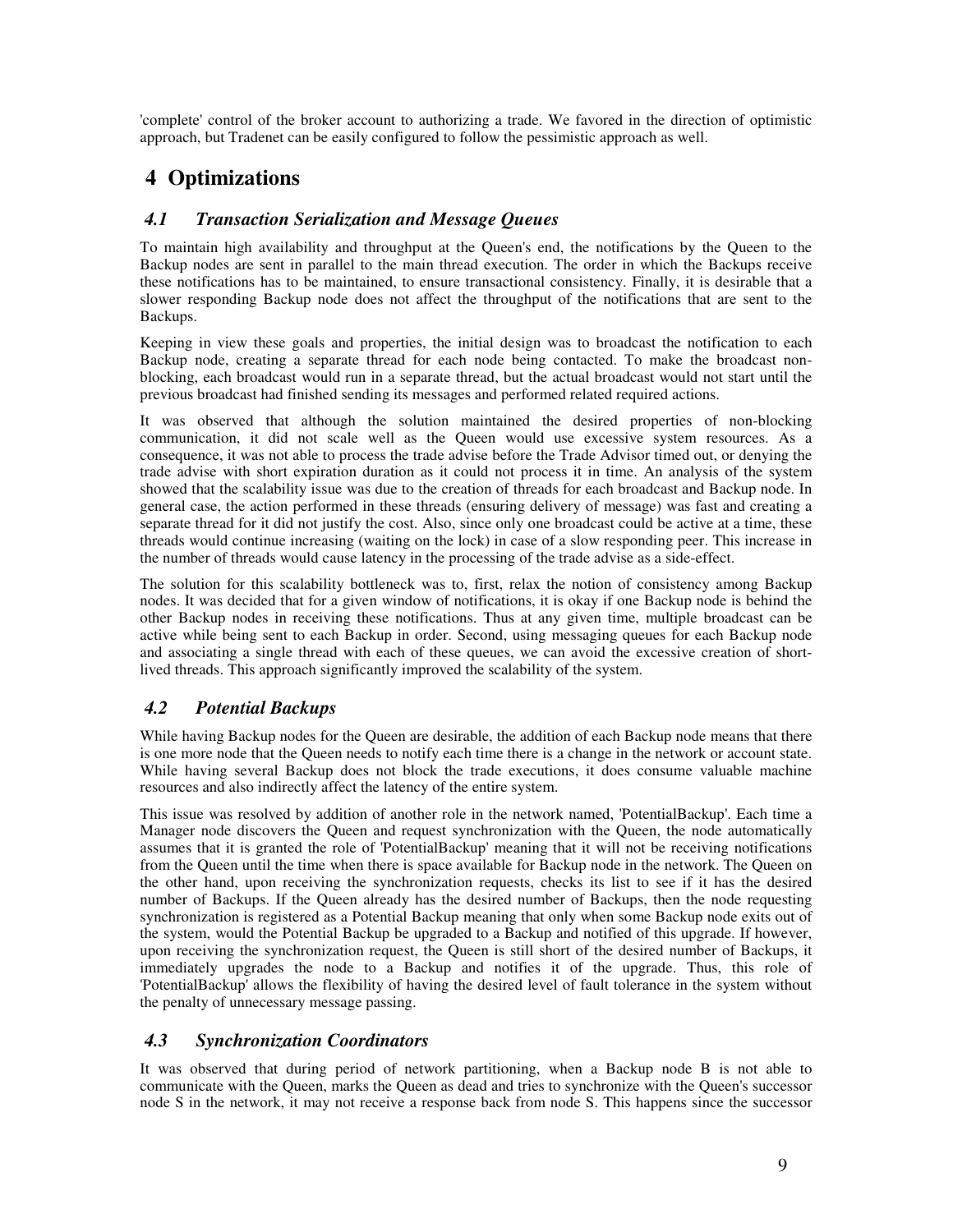node S might still be able to communicate with the Queen and as a result is not providing the Queen service of listening for synchronization messages. As a result, the node B might eventually mark the successor as dead and try to synchronize with the next in line Queen's successor. This process continues all the way until the next in line Queen's successor is node B itself. At this point the node B starts servicing as Queen node and we have an issue of multiple Queens in the network.

Notice here that even during the period of time, node B is requesting synchronization with other nodes in the network. If the network partitioning issue was resolved during this time, node B would not start synchronization with the Queen. This situation can arise quite frequently during short periods of network failures. Hence, to minimize the creation of multiple Queens in the network, we introduced the notion of SynchronizationCoordinator.

A SynchronizationCoordinator service is an extension of SynchronizationProvider service. Whereas SynchronizationProvider service can only be provided by the Queen, the SynchronizationCoordinator service can also be provided by the Backup node as well. The important difference between providing SynchronizationCoordinator service in Backup mode and Queen mode is that in Backup mode, it is operating as a dummy service. This means that when the node receives a request for synchronization in Backup mode, it simply notifies the whereabouts of the current Queen in the system to the requesting node. In the Queen mode, the SynchronizationCoordinator operates identical to the standard SynchronizationProvider.

Therefore, introducing SynchronizationCoordinators we are able to avoid one more network fault in the network without overloading the system. Also, note that since SynchronizationCoordinator is already initialized when the Backup node switches to start servicing as a Queen. Thus when a Queen node exits, a successor is able to start servicing as Queen quicker leading to a reduction in MTTR.

# *4.4 Message Marshalling/Unmarshalling*

During any communication, such as trade advise, data request, synchronization request, etc, message passes through different layers of handlers before being sent. Marshalling and unmarshalling the data at every layer becomes have a significant effect on the performance as discussed in [HP 91]. To reduce this cost, all messages are marshalled and unmarshalled to JXTA native message format at exactly one layer on each side of communication endpoint.

# **5 Implementation Details**

As mentioned earlier, a node in the network can simultaneously be operating in one of the managerial roles, client role or both. In our current implementation, we have implemented the three roles as separate nodes in the trading peer group as we believe that to be the most common desirable configuration. The system takes advantage of the new Java 5.0 concurrency package. More specifically the ReentrantReadWriteLock is utilized where the standard 'synchronized' keyword is not sufficient. The system makes use of centralized resource files to make the system easier to configure and fine tune. Further Log4j is used extensively throughout to provide higher control over logging and debugging.

## *5.1 Data Services*

Currently the data services provided in this distributed trading system are based on the data feeds provided through Yahoo Finance [YF 06]. These include,

1. Historical Prices

This feed contains the high, low, open and close prices as well as trading volume for the given period of time for the provided stock symbol. The current granularity supported is Daily, Monthly and Yearly.

2. Options Data

This feeds contains the call and put options that are expiring in the given month for the provided stock symbol. The fields within the call and put options are strike price, option symbol, last price, change, bid price, ask price, volume and open interest.

3. Stock Headline News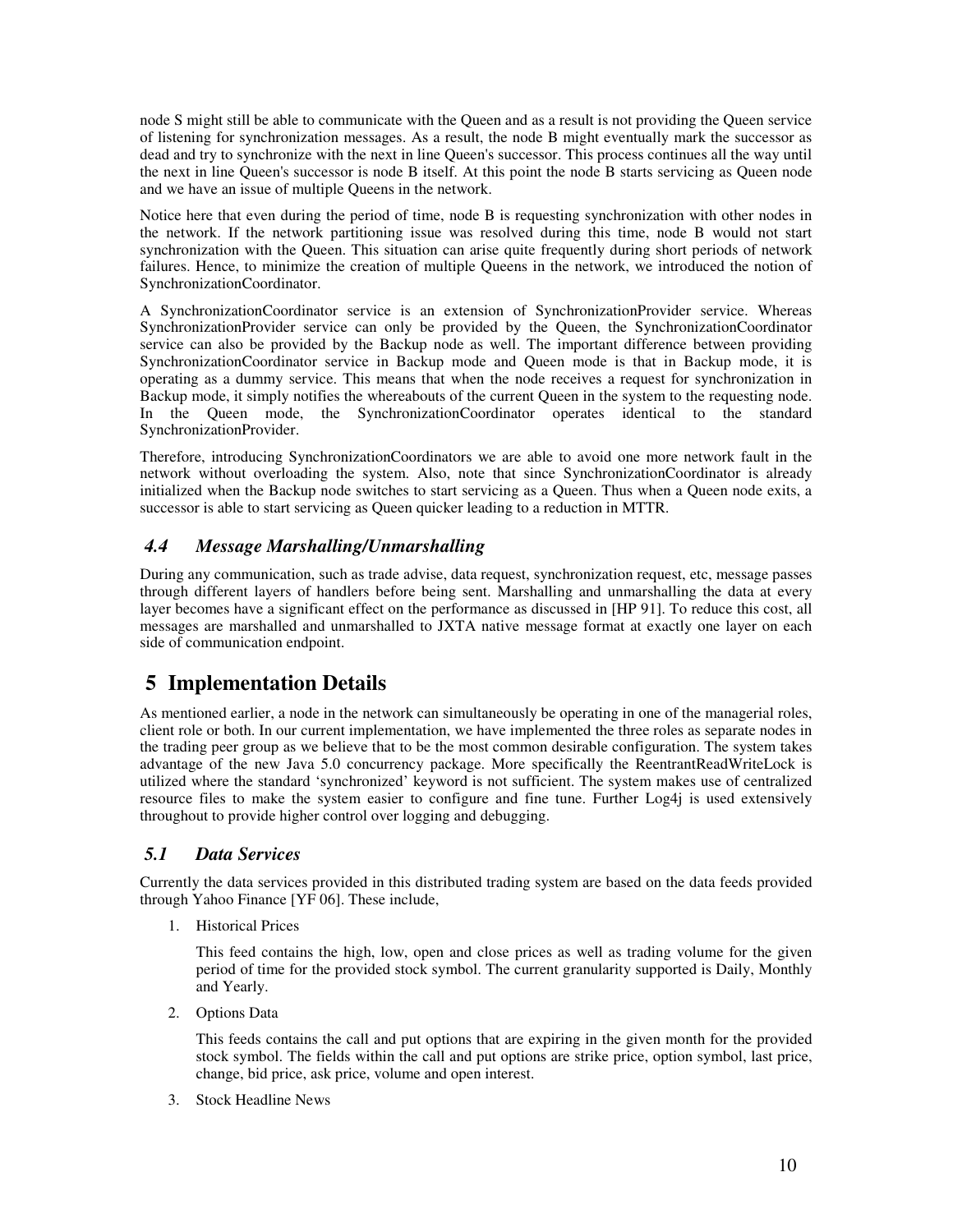This feed contains the recent news on the stock or where the stock symbol(s) was referenced. This feed follows the RSS feed format which is a industry standard syndication format. Currently all the RSS specifications up till 2.0 are supported.

4. Stock Industry News

This feed contains the recent news on all the stocks that fall into the industry that the given stock  $symbol(s)$  belong to. Like the headline news, this feed also follows the RSS specification.

Since Yahoo Finance does not provide a feed-friendly API for fetching options data, an open-source HTML parser, Jericho-HTML-parser [JHP 06] was used to parse the page and extract the required options data. In order to accomplish compliance with the various RSS formats, an open-source set of utilities for RSS/Atom syndication formats, Rome [CET 06], was employed.

It is important to mention here that while the Yahoo Finance was used as a point of reference, the trading system is not bound to using Yahoo Finance to provide these services.

### *5.2 Charting Analysis*

In order to support trade execution/simulation using strategies based on charting analysis, the trading system provides the following sets of indicators,

- 1. Moving Averages
- 2. MACD and MACD-Histogram
- 3. Directional System
- 4. Momentum, Rate of Change, and Smoothed Rate of Change
- 5. Williams %R
- 6. Stochastic
- 7. Relative Strength Index

Furthermore, the standard trading strategies as described in [EA 93] using these indicators were also implemented. The trading system also supports on the fly generation of charts based on trading signals produced by the trading strategies. This helps in performance analysis of the different trading strategies as well as fine tuning of the parameters.

The indicators and trading signals were coded in C due to performance reason. However, to speed up development by making use of open-source software, Java was employed. An open-source project, JfreeChart [JFC 06] was employed for generation of charts and the interaction between Java and C was done using the JNI interface [LS 02]. Finally trading strategies given in appendix A and [MKDK 05] were also experimented with.

#### *5.3 Connectivity with Interactive Brokers*

Connectivity with Interactive Brokers [IB 06] is implemented using the API provided by the broker. This API provides asynchronous communication, and real-time view of the account which includes partial order fills and other adjustments to the account. Important thing to note here is that the account value is adjusted only when the trade has been executed, rather than when the trade is placed.

For our system, it was desired to have a system that prevents going over account limit and avoiding duplicate order placement which could happen when only the current stock portfolio is checked instead of checking the open orders as well. To achieve this property, the APV provided by Interactive Brokers was encapsulated in an object to provide an instant, point in time, safe estimate of account value and portfolio holding keeping in view the open orders.

### *5.4 JXTA Advertisement Publisher*

It was observed that when the advertisement for a service would stay in the network even when the service is no longer available. This meant that when a lookup for service is performed, many stale advertisements are found and time is wasted in connecting to the service that is no longer available.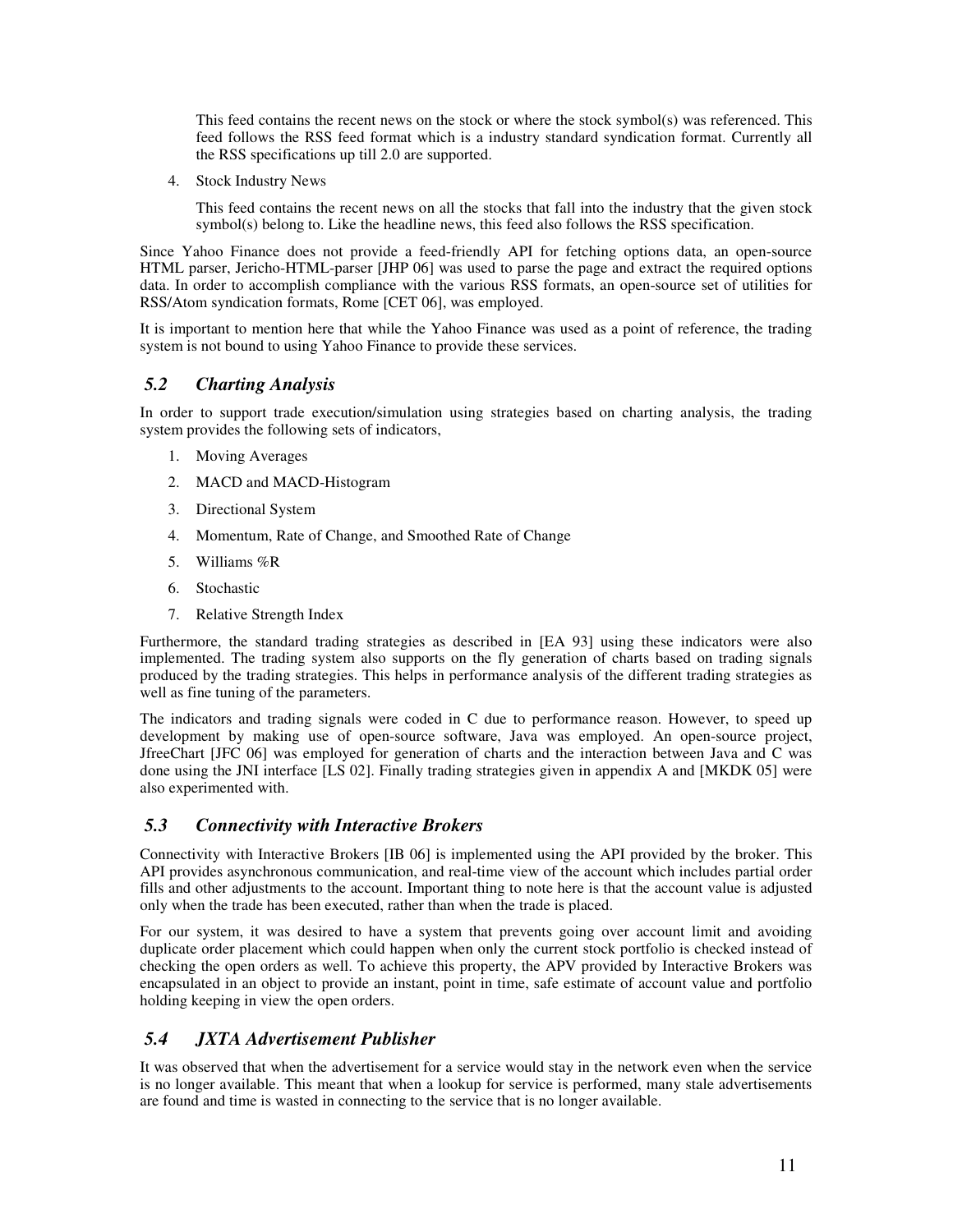In JXTA, there is mechanism for providing an expiration date for the advertisement. However this means that if the service is to be made available after that period, then the advertisement needs to be published again. This republishing mechanism is not very convenient for the service provider.

A generic mechanism was developed where whenever a service is started it is published to the Advertisement Publisher with minimum expiration time. The advertisement publisher runs in a separate thread and is responsible for republishing the advertisement when the advertisement expires or before that time. This mechanism led to massive decrease in startup time.

# *5.5 Security Model*

The system utilizes the JXTA Transport Layer Security as well as certificates using the JXTA provided PSEMembership service. Using this security model, a node that has been authorized to participate in the group, is sent an encrypted invitation using symmetric key to join the group. We assume this passing of invitation is done offline. Using the symmetric key, the client decrypts the invitation and uses it to join the group, generates a certificate and authenticates itself in the group.

# **6 Measurements**

A wealth of experiments can be performed on the system to evaluate its performance, due to limitation of time and available resources, some basic measurements were taken. The results from these experiments are encouraging and show scalability and availability of the system. All the measurements taken using a shared Intel P4 1.3Ghz machine with 768MB of RAM. The measurements were taken for different peer roles during startup, normal and abrupt exit of Queen. These measurements are summarized in table 1 and biased towards worst case scenario. These are summarized in Table 1 and graphed in figure 3, 4, and 5.

|               | Startup               | <b>Trade Advise</b> | Queen Exit<br>Normal | Queen Exit<br>Abrupt |
|---------------|-----------------------|---------------------|----------------------|----------------------|
| Queen         | 37.163s               | $0.06s + 0.191$     | $0.19s+10.045s$      | N/A                  |
| <b>Backup</b> | 17.966s<br>$-38.555s$ | 0.932s              | 0.13s                | $10.185s + 0.39s$    |
| TradeAdvisor  | 6.319s                | 0.171s              | $5.859s+5.748s$      | $5.859s + 5.748s$    |

Table 1: Time taken by peers for different activities.



Fig 3: Startup time (in milliseconds) for different peers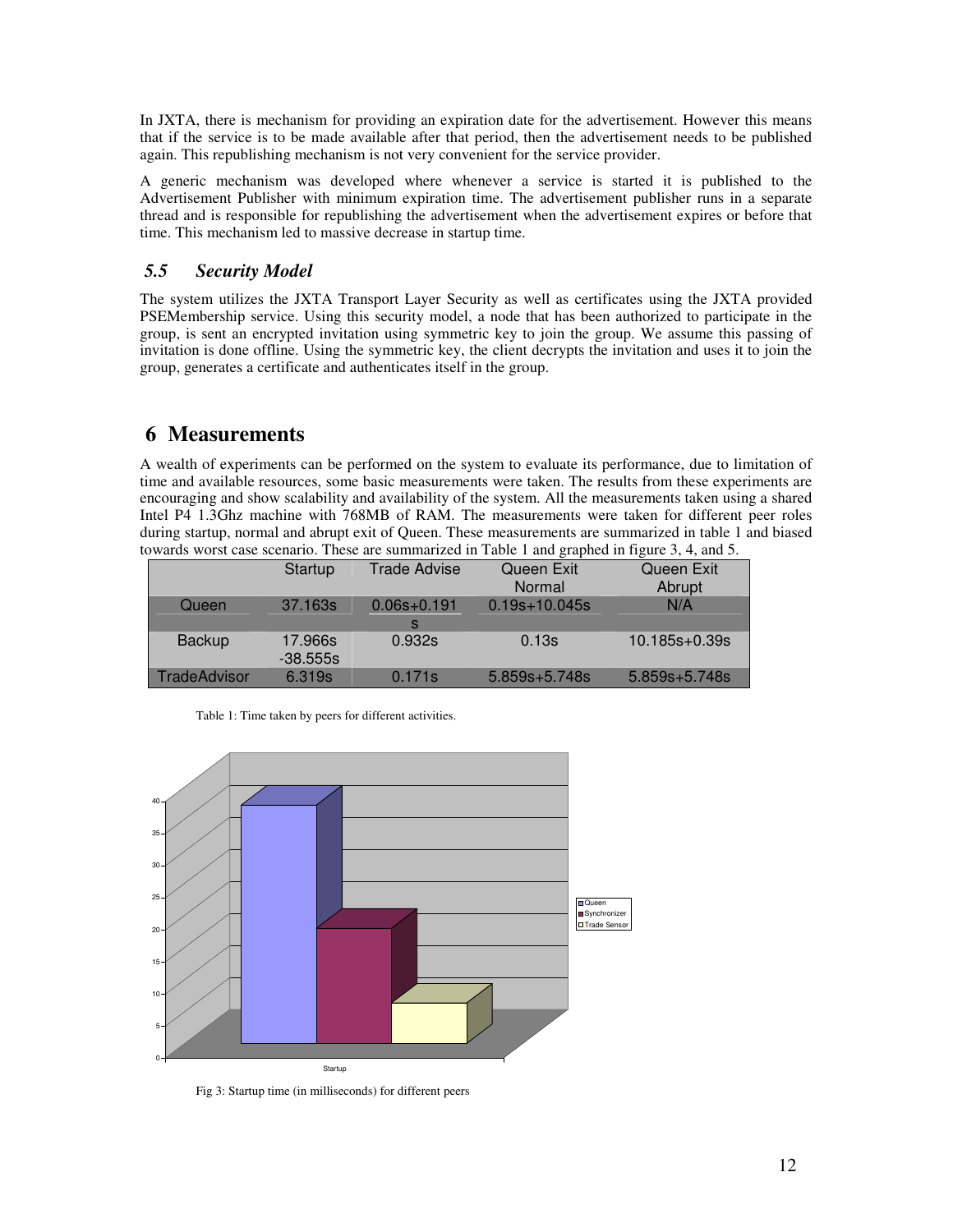

Fig 4: Time taken (in milliseconds) by the peers to recover when the Queen exits normally.



Fig 5: Time taken (in milliseconds) for the peers to detect and recover when the Queen exits abruptly.

From the graphs, it is due to the protocol devised, the peers are showing the desired behavior of low latency. There is a heavy startup cost for Queen. However that is tunable and the reason for this hight startup cost is that we need to ensure that there is only one Queen in the network.

# **7 Related Work**

Development of trading and simulation systems, unfortunately, has not been significantly explored academic literature. Automated and semi-automated trading systems, however, have gathered increased attention in the private and corporate sectors. Good examples of such trading system include TradeStation by TradeStation Securites, ModelStation by Clarifi, Inc and TradeBolt by TradeBolt LLC. Although ModelStation is only a trade simulation system, it provides a grid computing and scheduling framework.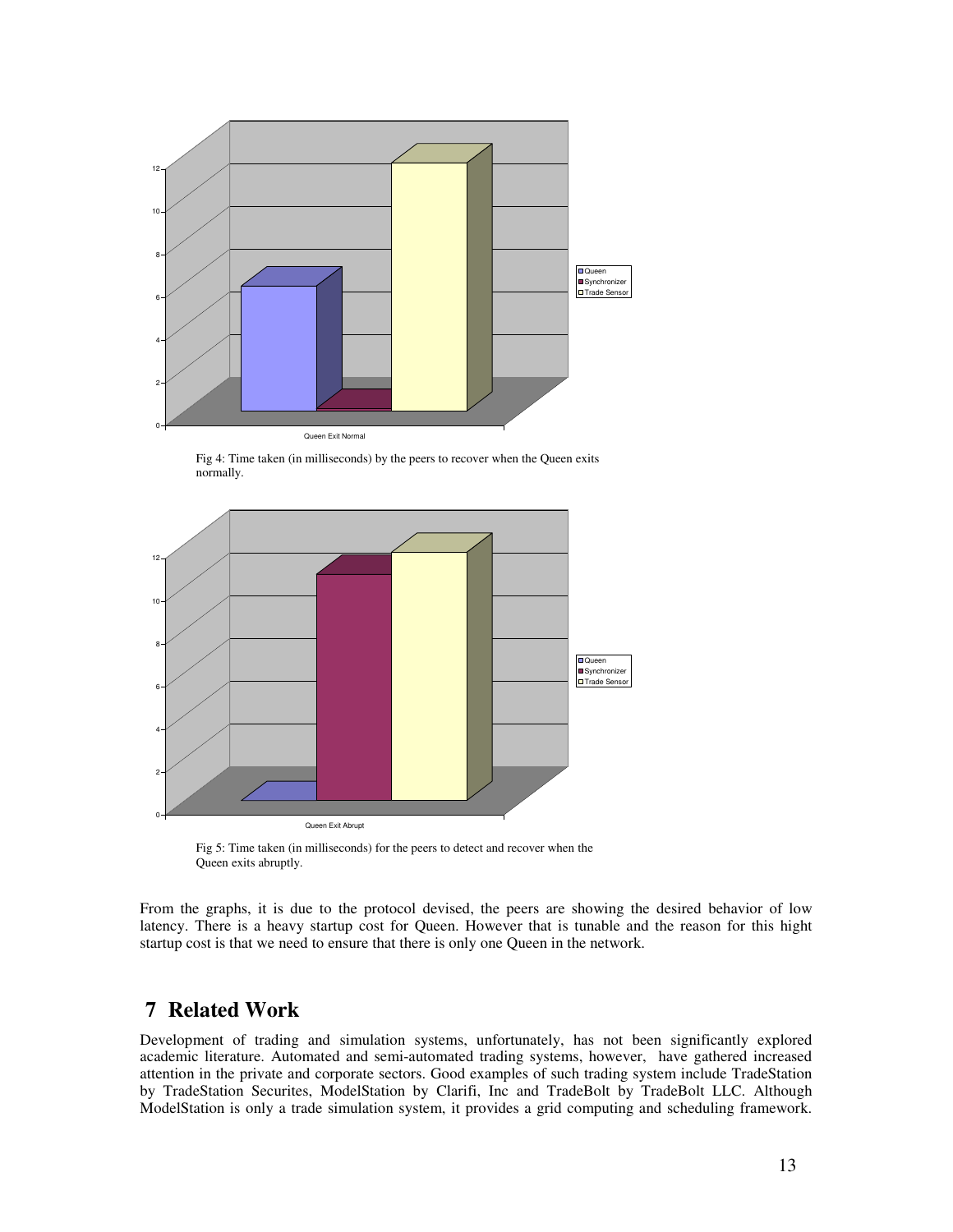Unfortunately, the details of these systems are not available publicly. Saito, Bershad, and Levy developed a distributed mailing system, Porcupine [SBL 99], which is similar in many ways to our system. Like Tradenet, the goals of Porcupine are to develop a system that would self-configure, self-heal, provides fault containment and good performance. This system also assumes network of commodity machines where new machines can be easily added or removed from the system without making it unavailable. The differences between Porcupine and Tradenet are mainly due to the domains for which the two systems have been developed. Although not mentioned directly by Saito, Bershad, and Levy in their paper, in Porcupine, it is possible for a message sent once by a user to be received twice at the recipient's end. This inconsistency due to duplication however, eventually disappears in Porcupine. Although tolerable in the case of a mailing system, this case of duplication is not tolerable for trading system since it leads to an irreversible duplicate transaction. As a result, we move towards introducing a Queen node to maintain high throughput and avoid such duplicate transactions. Secondly, while Porcupine uses protocols developed in-house for peer/resource discovery and communication, Tradenet makes use of the open-source industry standard, JXTA for its requirements.

At the time of development of this framework, no paper was found that explored P2P networks for creating a distributed collaborative trading system. The closest system developed were Auction Trading[5].

Our approach of using 'potential backups' is similar in essence to the overflow nodes used by Fox, Gribble, Chawathe, Brewer, and Gauthier in their paper [FGCBG 97]. These overflow nodes are used during periods of high load only or when the primary server nodes are not available due to some fault. In Tradenet however, we assume that the machines used as Backup and PotentialBackup are homogeneous and thus the roles are assigned simply for scalability reasons while maintaining the desired level of fault tolerance.

# **8 Conclusion and Future Work**

We have shown we can develop a large scale trading system that is highly available and fault tolerant and can run over commodity machines distributed across the globe with the TradeAdvisor module being able to run even on cell phones. By providing 'best effort' ACID transactions, the developed system introduces minimal delay between the time the trade request is generated and when it is executed. We argue that for a large scale trading system, such consistency guarantees should be sufficient, while the throughput and availability is critical. The developed system automatically reconfigures and recovers from problems in the network ensuring that the trade execution does not halt due to failures in the machines or network. We found JXTA to be very useful in developing this self-healing system. In the future, we plan on benchmarking the performance of the system and provide comparative analysis with existing trading systems. These experiments and measurements include:

- 1. Measure and analyze the maximum and average number of trade executed per second by introducing failure rates at manager nodes.
- 2. Analyze the decrease in the number of trades executed per second with the increase in number of Backup nodes.
- 3. Measure gain in throughput and response time by introducing messaging queues instead of threads.
- 4. Compare the cost of collecting the data from the P2P network instead of directly grabbing it from the source.

## *References*

[ACKLW 02] David P. Anderson, Jeff Cobb, Eric Korpela, Matt Lebofsky, Dan Werthimer (2002): "SETI@home: an experiment in public-resource computing" *Commun. ACM* 45, 11 (Nov. 2002), 56-61. [http://doi.acm.org/10.1145/581571.581573]

[CET 06] (2006): "ROME: RSS and Atom Utilities for Java" [https://rome.dev.java.net/]

[CINC 06] Clarifi, Inc. [http://www.clarifi.com/server\_data\_caching.htm]

[EA 93] Alexander Elder, (1993): "Trading For A Living", 1993.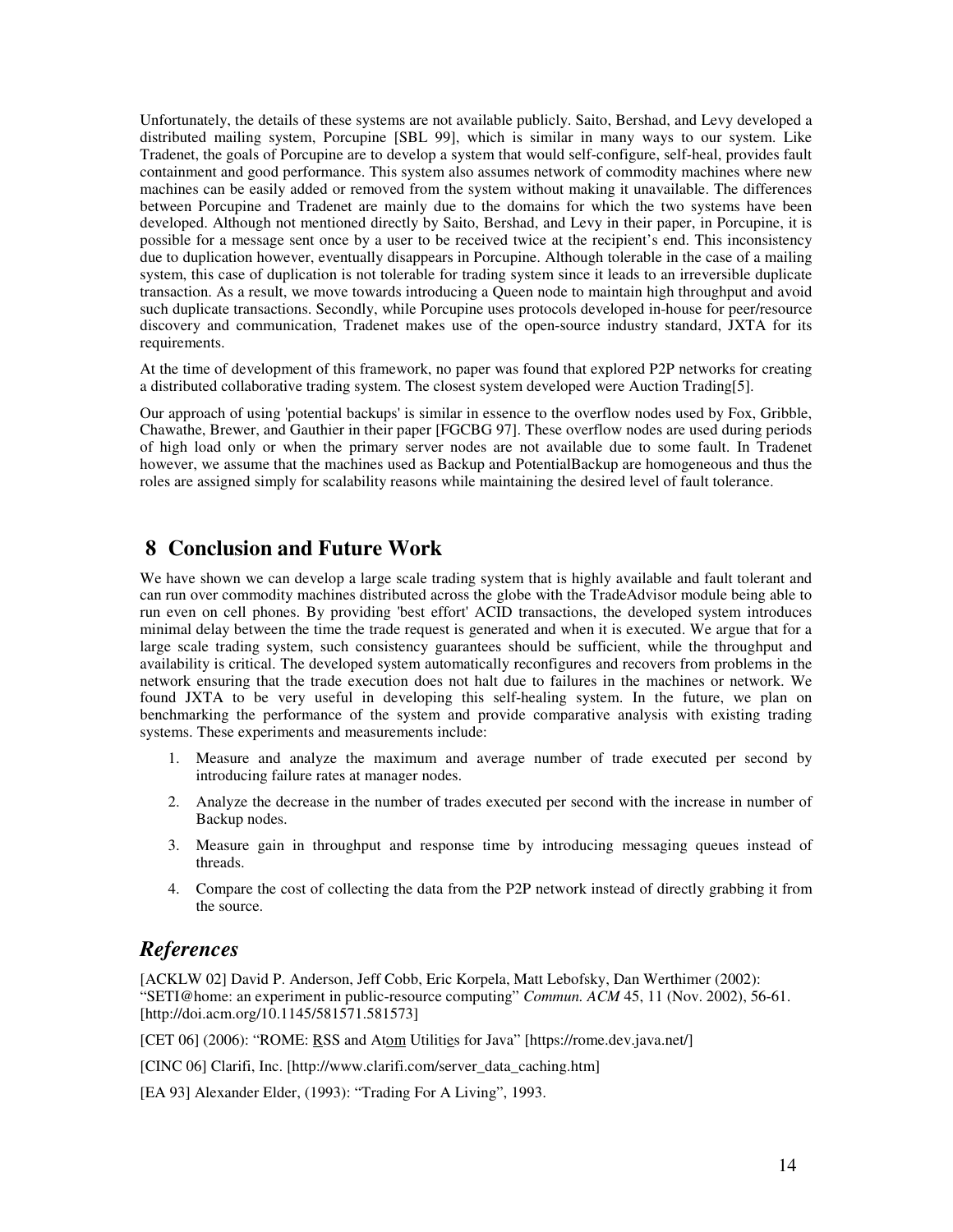[FGCBG 97] Armando Fox, Steven Gribble, Yatin Chawathe, Eric Brewer, and Paul Gauthier, (1997): " Cluster-based Scalable Network Services ", Sixteenth ACM Symposium on Operating System Principles, Oct. 1997.

[HP 91] Norman C. Hutchinson, Larry L Peterson, (1991): "The x-Kernel: An Architecture for Implementing Network Protocols", IEEE Transactions on Software Engineering, 17, 1, pgs. 64-76, January 1991.

[IB 06] Interactive Brokers, LLC. [http://www.interactivebrokers.com]

[JHP 06] Jericho HTML Parser, (2006) [http://jerichohtml.sourceforge.net/doc/index.html]

[JXTA 06] Sun Microsystem, Inc, (2005) "JXTA v2.3.x: Java Programers Guide" [http://www.jxta.org/docs/JxtaProgGuide\_v2.3.pdf]

[JFC 06] JfreeChart, Object Refinery Limited, (2006) [http://www.jfree.org/jfreechart/]

[LS 02] Sheng Liang, (2002): "The Java  $\overline{IM}$  Native Interface Programmer's Guide and Specification", 2002. [http://java.sun.com/docs/books/jni/]

[MKDK 06] Ali Hisham Malik, Farhan Saleem Khan, Stuart Duerson, Victor Kovalev, (2005): "Applications of Reinforcement Learning in Online Stock Trading Systems"

[MAH 06] Ali Hisham Malik, (2006): "Recommendation Framework for Stock Trading using Pseudo-P2P Network"

[SBL 99] Yashushi Saito, Brian N. Bershad, Henry M. Levy, (1999): "Manageability, Availability, and Performance in Porcupine: A Highly Scalable Cluster-based Mail Service", 17th ACM Symposium on Operating System Principles, OS Review, Volume 33, Number 5, Dec. 1999.

[SKYPE 06] Skype Limited, (2006) [http://www.skype.com]

[SM 98] Peter Michael Melliar-Smith, Louise Elizabeth Moser, (1998): "Surviving Network Partitioning" *Computer*, vol. 31, no. 3, pp. 62-68, Mar., 1998.

[RM 01] M. Ripeanu (2001): "[15] Peer-to-Peer Architecture Case Study: Gnutella Network," *P2P*, p. 0099, First International Conference on Peer-to-Peer Computing (P2P'01).

[TBOLT 06] TradeBolt, LLC. [http://www.tradebolt.com]

[TC-JXTA 06] Trading Center [http://tradingcenter.jxta.org]

[TSTAT 06] TradeStation Securities [http://www.tradestation.com/]

[YF 06] Yahoo! Finance [http://finance.yahoo.com]

# *Appendix A*

#### *Trading Simulation using Stochastic Trading Signals*

Apart from experimenting with trading strategies outlined in [TODO reference the trading strategies paper], it was hypothesized that the stochastic trading signals would be able to capture the good trading points, however the best set of stochastic trading signals to use would vary depending on bearish and bullish moods in the markets. To analyze this hypothesis, a simulation environment was developed which used a brute-force search over parameters for stochastic trading signals as well as some other trade optimization parameters which are as follows:

1. Bad Transaction Limit

Number of bad transactions after which the trading strategy is changed. A transaction is defined as the pair of buy and sell. Currently if we sold at a price lower than the price that we bought the stock at, then the transaction is considered to be bad.

2. Lookback Transactions/Period

Flag that indicates whether to select the new trading signal stream based on the performance of the trading signal stream over a certain number of transactions or over a number of trading periods. This separation is important since a trading signal may be performing well over the previous transactions, however the